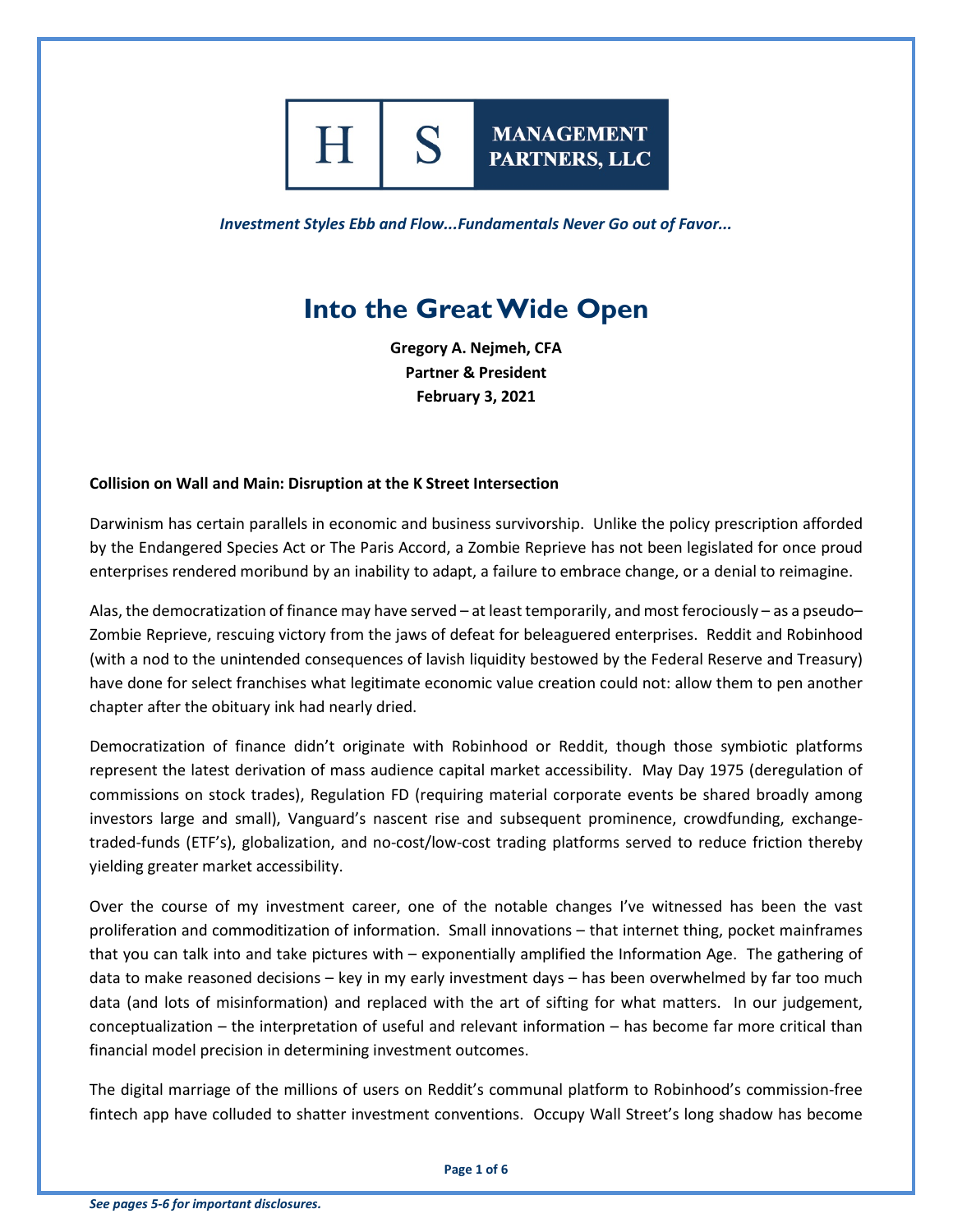Robinhood's abrupt rebuke, with Main Street's revolt on Wall Street's hedge fund aura a modern-day financial Armageddon. The Biden Administration and securities regulators are now engaged in the conversation.

# **Scorned Fundamentals & The Valuation Void**

The Robinhood/Reddit tumult is real. Even so, the unfathomable moves in a number of individual securities and alternative instruments (Bitcoin, Dogecoin, et al) have in some respects permissioned such possibilities, emboldening highly prolific and increasingly speculative trading patterns. As shown in the chart below, courtesy of Morgan Stanley, a basket of unprofitable tech companies handsomely outperformed the S&P 500 - and even the notable advances enjoyed by the Nasdaq 100 - since the global pandemic induced March lows. To be sure, there are a number of tech companies with market capitalizations exceeding \$1 trillion today who spent years before becoming profitable and cash flow self-sufficient and have created great wealth for those who believed and consistently refused the instinctual urge to liquidate positions. That said, more such enterprises don't make it to the promised-land, and the agony of that defeat is as emotionally trying as it is financially damaging.



At HS Management Partners such bimodal outcomes are beyond the risk tolerance we are willing to consider when prudently managing client assets. As a team, we're proud of the discipline and resolve we've demonstrated even as we may go through stretches – sometimes long, always painful – where what we prize doesn't reconcile with what Mr. Market deems important over a given duration. And with that resolve has come a certain consistency in our investment approach. As unsettling and volatile as is the public health crisis and its impact on each of us personally and professionally, our Composite's net-of-fee performance last year of 13.9% was similar to our net compound annualized return of 12.5% that we realized since inception for the HSMP Composite (4/1/2007 thru 12/31/2019). (For more detail, see "March (23rd) On," our thought piece dated 12/21/20.)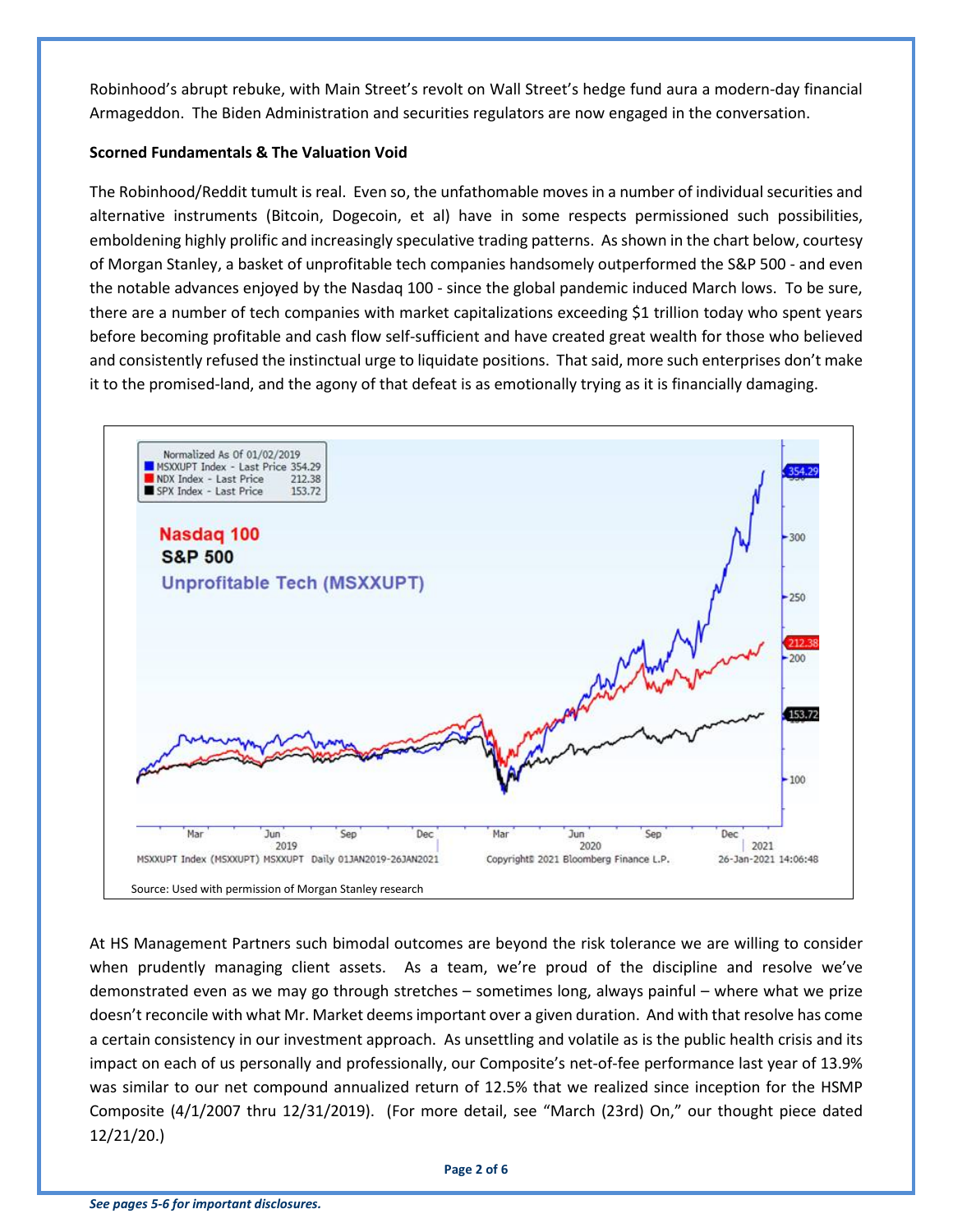### **Dimming the Noise, Staying True to Form**

Warren Buffet captured the imperative to exercise non-emotional, clear minded investment judgment when market noise is deafening: "We simply attempt to be fearful when others are greedy and to be greedy only when others are fearful." The consistency of our approach means we resist new-fangled ways of trading or investing when a Rage Against the Machine phenomenon captivates markets as has been the case in the past week. More headlines and financial media attention were directed to the Robinhood/Reddit narrative than was assigned to the earnings discussion and its portent for the markets from large technology and fintech stalwarts, and positive vaccine news. For us, it is another loud example of the importance to silence the noise and focus on the foundational principles upon which our philosophy rests: identifying companies possessive of what we deem to be good business models; assembling those businesses into a concentrated portfolio, generally ranging between 20 to 25 securities, that we think is capable of attractive future earnings/cash flow growth; and being very attentive to valuation. These disciplines guide our investment decision-making process and the manner in which we apply clients' scarce capital day in and day out.

Our management of assets also extends beyond pure stock selection. As was true during the financial crisis and other intervals, the volatility of the equity market and associated capital requirements imposed on Robinhood and others necessitates that we consider the trading counterparties with whom we are doing business on clients' behalf. The point is that there exist risks to be aware of and account for in our practice that extend well beyond the media captivating tweets.

### **Investment Styles Ebb and Flow...Fundamentals Never Go out of Favor...**

Our investment philosophy is fairly simple, as outlined above. Further, our aim is to own businesses that we understand, and that we believe will advance our ability to satisfy the goals we hope to realize on behalf of clients. We do so in a benchmark agnostic fashion, with emphasis on absolute returns that we expect, over time, will translate into attractive relative returns. Importantly, we try to conduct our affairs with a level of transparency that is straightforward for clients to understand. Similarly, with our portfolio, client access to their assets is readily available. We have no lock-up period such as may exist with other investment alternatives. This past week, investors in many hedge products and those individuals trading on Robinhood were encumbered by lack of fund liquidity and trading restrictions.

As the HSMP tagline has consistently maintained, investment styles ebb and flow…fundamentals never go out of favor.

With hedge funds in the eye of the recent market storm, we thought it useful to describe what our work has wrought since the 4/1/2007 inception of the HSMP track record. That interval of time has been characterized by considerable market/economic dislocation, two crises (Great Recession, Global Pandemic), and four different U.S. Presidents. Over the long term, the HSMP Composite net-of-fee annualized since inception performance through 12/31/2020 is more than double that of the HFRI Index, a commonly referenced composite of hedge fund performance. We cannot opine on the derivation of the index. However, some observers have suggested that, as hedge funds with poor performance close their doors, those who do provide such data may contribute to a certain survivorship bias that enhances the reported performance metrics. As well, there have been reports of January being a notably difficult month for the hedge fund community, with large losses of capital amongst some high-profile managers.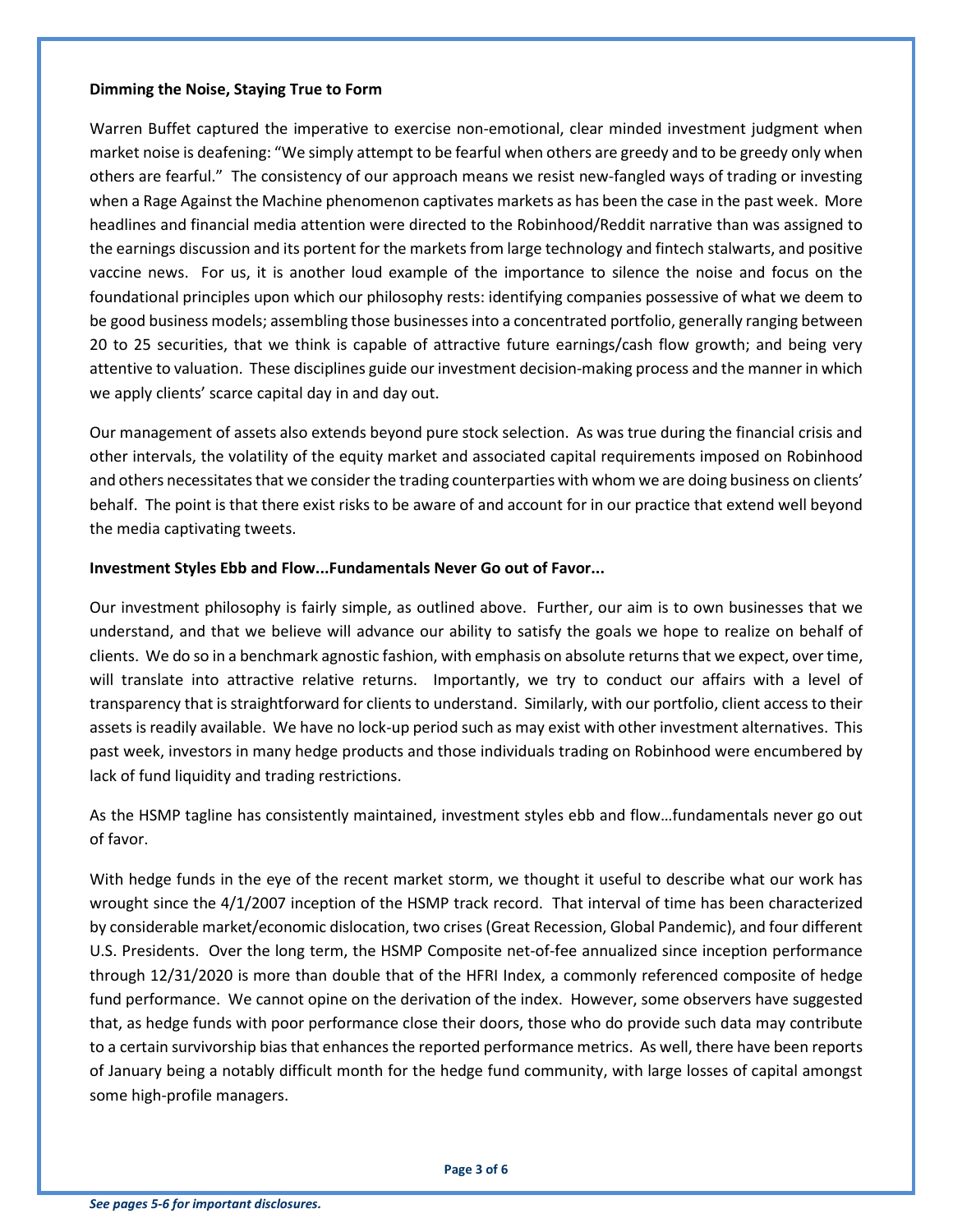"May we live in interesting times" is a common refrain often used to describe the state of affairs we find ourselves in. A global pandemic, impeachments, social discord, the fictionalization of facts, a Capitol insurrection, climatic climate change, financial market mirages…well, if these are "interesting times," I'm happy to volunteer for a world less interesting. As John Houseman famously pronounced in the classic Smith Barney TV commercial, "We make money the old-fashioned way…we earn it." Enduring principles – old fashioned to some, timeless to us – will continue to be our North Star.

From all members of the HSMP team, thank you for the trust and confidence you've shown in us; we recognize the need to continue to "earn it."

Stay safe and healthy, and know the news on the vaccination front continues to be encouraging.

As always, an ode of gratitude to our front-line workers for your tireless efforts on behalf of the greater good.

**Page 4 of 6**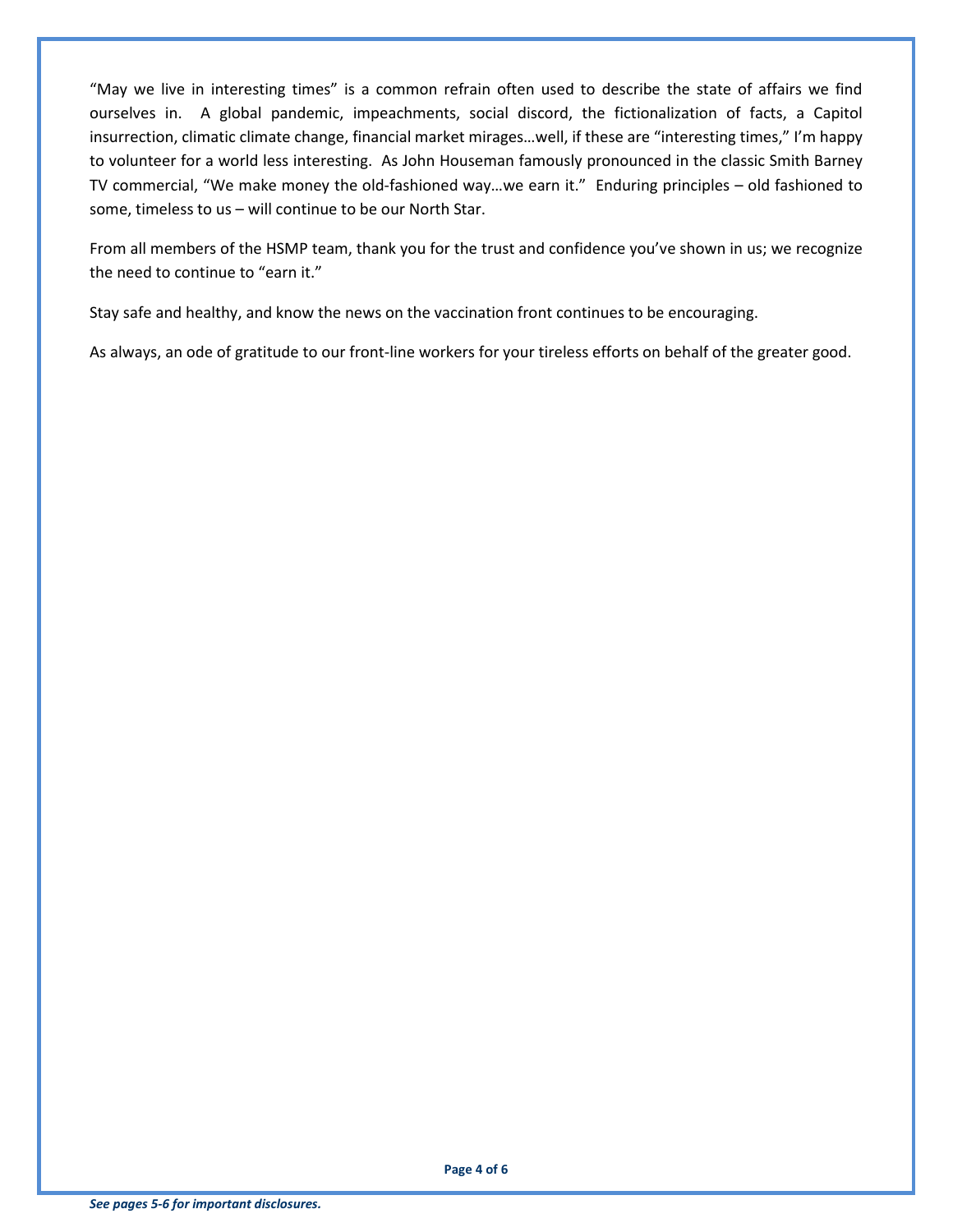## **HS Management Partners, LLC Concentrated Quality Growth Composite GIPS<sup>®</sup> Report**

|             | <b>Firm</b>                 | <b>Composite</b>                     |                                     | <b>Performance Results</b> |            |                     |                        |                                | <b>3-Year Annualized Std Deviation</b> |                     |                        |
|-------------|-----------------------------|--------------------------------------|-------------------------------------|----------------------------|------------|---------------------|------------------------|--------------------------------|----------------------------------------|---------------------|------------------------|
| Year<br>End | <b>Assets</b><br>(millions) | <b>Assets</b><br>(USD)<br>(millions) | <b>Number of</b><br><b>Accounts</b> | Composite                  |            |                     | <b>Russell</b>         | Composite                      | Composite                              |                     | <b>Russell</b>         |
|             |                             |                                      |                                     | <b>Gross</b>               | <b>Net</b> | <b>S&amp;P 500°</b> | $1000^\circ$<br>Growth | <b>Dispersion</b><br>(Std Dev) | <b>Gross</b>                           | <b>S&amp;P 500°</b> | $1000^\circ$<br>Growth |
| 2020        | 3.491                       | 3.341                                | 284                                 | 14,70%                     | 13,88%     | 18,40%              | 38,49%                 | 0.14                           | 19.75                                  | 18,53               | 19.64                  |
| 4020        | 3.491                       | 3.341                                | 284                                 | 11.80%                     | 11.59%     | 12.15%              | 11.39%                 | 0.34                           | 19.75                                  | 18.53               | 19.64                  |
| 3020        | 3,257                       | 3.134                                | 282                                 | 9.69%                      | 9.50%      | 8.93%               | 13.22%                 | 0.15                           | 18.84                                  | 17.49               | 18.78                  |
| 2020        | 3.186                       | 3.042                                | 287                                 | 23.54%                     | 23.31%     | 20.54%              | 27.84%                 | 0.11                           | 18.64                                  | 16.71               | 17.40                  |
| 1020        | 2,674                       | 2,602                                | 292                                 | $-24.29%$                  | $-24.42%$  | $-19.60%$           | $-14.10%$              | 0.28                           | 16.56                                  | 15.00               | 15.19                  |
| 2019        | 3,566                       | 3.478                                | 280                                 | 38.12%                     | 37.13%     | 31.49%              | 36.39%                 | 1.13                           | 11.29                                  | 11.93               | 13.07                  |
| 2018        | 3.145                       | 2.967                                | 259                                 | $-4.42%$                   | $-5.07%$   | -4.38%              | $-1.51%$               | .28                            | 10.04                                  | 10.80               | 12.12                  |
| 2017        | 4,028                       | 3,840                                | 236                                 | 33.87%                     | 33.06%     | 21.83%              | 30.21%                 | .46                            | 9.61                                   | 9.92                | 10.54                  |
| 2016        | 3,446                       | 3,269                                | 199                                 | 6.92%                      | 6.25%      | 11.96%              | 7.08%                  | .10                            | 10.72                                  | 10.59               | 11.15                  |
| 2015        | 3.143                       | 3,014                                | 176                                 | 3.94%                      | 3.32%      | 1.38%               | 5.67%                  | .81                            | 11.03                                  | 10.48               | 10.70                  |
| 2014        | 3,295                       | 3,193                                | 148                                 | 13.06%                     | 12.39%     | 13.69%              | 13.05%                 | .26                            | 9.85                                   | 8.98                | 9.59                   |
| 2013        | 2,392                       | 2,298                                | 136                                 | 31.76%                     | 31.04%     | 32.39%              | 33.48%                 | .09                            | 12.26                                  | 11.94               | 12.18                  |
| 2012        | 1,622                       | 1,616                                | 94                                  | 28.86%                     | 28.16%     | 16.00%              | 15.26%                 | .15                            | 13.82                                  | 15.09               | 15.66                  |
| 2011        | 884                         | 880                                  | 72                                  | 5.55%                      | 5.00%      | 2.11%               | 2.64%                  | .11                            | 15.81                                  | 18.70               | 17.76                  |
| 2010        | 531                         | 528                                  | 46                                  | 17.13%                     | 16.44%     | 15.06%              | 16.71%                 | .28                            | 19.54                                  | 21.85               | 22.11                  |
| 2009        | 292                         | 290                                  | 32                                  | 35.91%                     | 35.06%     | 26.46%              | 37.21%                 | .33                            |                                        |                     |                        |
| 2008**      | 172                         | 152                                  | 27                                  | (34.49%)                   | (34.80%)   | (37.00%)            | (38.44%)               | N.A.                           |                                        |                     |                        |
| 2007*       |                             | 6                                    | 5 or fewer                          | 16.84%                     | 16.08%     | 4.83%               | 10.51%                 | N.A.                           |                                        |                     |                        |

\* Performance shown for 2007 is from April 1, 2007 through December 31, 2007.

\*\* HS Management Partners, LLC charges its fees quarterly in arrears and therefore no significant fees were charged to client accounts in the first quarter of 2008. Had a modeled fee of 0.90% per nnum been applied, the net of fee return for the first quarter of 2008 would be (10.82%)

N.A. - Information is not statistically meaningful due to an insufficient number of portfolios (5 or fewer) in the Composite for the entire year.

The HS Management Partners Concentrated Quality Growth Composite includes all fully discretionary, actively managed, fee paying accounts which employ our style of investing in 20-25 quality growth businesses. These accounts must have a market value exceeding \$500,000 at the time of initial inclusion in the Composite and have a market value exceeding \$300,000 to maintain inclusio

Accounts that have contributions/withdrawals of greater than 10% of their market value (at the time of the cash flow) shall be excluded from Composite membership. Accounts that are not actively managed according to the intended strategy are excluded at the end of the last full day in which they last met the inclusion criteria. Accounts are reinstated into the Composite on the first day after the<br>account again mee significant cash flows is available upon request. Also available upon request are policies for valuing investments, calculating performance, and preparing GIPS Reports.

For benchmark purposes, the Composite is compared to the S&P 500° and Russell 1000° Growth indices, however, the Composite may contain securities not represented in either or both indices. The HS Management Partners Concentrated Quality Growth Composite was created January 1, 2008 (the inception date of the Composite was April 1, 2007). Prior to January 1, 2008 the accounts in the numerations resumed and community and the state of the state of the second state of the second state of the state of the state of the state of the state of the state of the state of the state of the state of the state of t December 2007

The Composite Dispersion presented is an asset-weighted standard deviation calculated using gross performance results for accounts included within the Composite for the entire period. In addition, gross performance results are used to calculate the 3-year annualized standard deviation

HS Management Partners, LLC claims compliance with the Global Investment Performance Standards (GIPS\*) and has prepared and presented this report in compliance with the GIPS standards. HS<br>Management Partners, LLC has been procedures for complying with all the applicable requirements of the GIPS standards. Verification provides assurance on whether the Firm's policies and procedures related to composite, as well as the calculation, presentation, and distribution of performance, have been designed in compliance with the GIPS standards and have been implemented on a firm-wide basis. The Concentrated Quality Growth Composite has had a performance examination for the periods January 1, 2008 through December 31, 2020. The verification and performance examination reports are available upon request.

GIPS\* is a registered trademark of CFA Institute. CFA Institute does not endorse or promote this organization, nor does it warrant the accuracy or quality of the content contained herein

The performance track record from April 1, 2007 through December 31, 2007 has been examined by Ashland Partners & Company, LLP and meets the portability requirements of the GIPS\* standards. A copy of their report is available upon request.

HS Management Partners, LLC is an independent SEC registered investment advisor (SEC registration does not imply a certain level of skill or training). The Firm maintains a complete list and descript of composites, which is available upon request. Results are based on fully discretionary accounts under management, including those accounts no longer with the Firm. Past performance is not indicative of future results.

The U.S. Dollar is the currency used to express performance. When international ordinary shares or ADRs are held in portfolios in the Composite, performance is shown net of foreign withholding taxes. Returns are presented gross and net of management fees and include the reinvestment of all income. Net of fee performance was calculated using actual management fees. Prior to January 1, 2008, a representative fee of 0.90% annually was applied to the individual accounts in the Composite managed by Harry Segalas. Additional information regarding the policies for calculating and reporting returns is available upon request. Policies governing compliance with the GIPS\* Standards were followed in establishing HS Management Partners' performance record and the accounts to be included<br>therein. In that regard, ce Management Partners' investment policies. The GIPS® standards were applied retroactively for the purposes of computing 2007 performance, and are being applied prospectively in a consistent manner.

vestment advisory fees are charged as a percentage of on an account's assets under management. The annual fee schedule for accounts that are at least \$10 million under management is as follows: 0.90% on first \$25 million, 0.70% on next \$25 million and 0.50% on the balance. Accounts below \$10 million pay the greater of 1% or \$10,000. Actual investment advisory fees may deviate from the above fee schedule at the Firm's sole discretion. Please refer to our Form ADV for more information related to our fees.